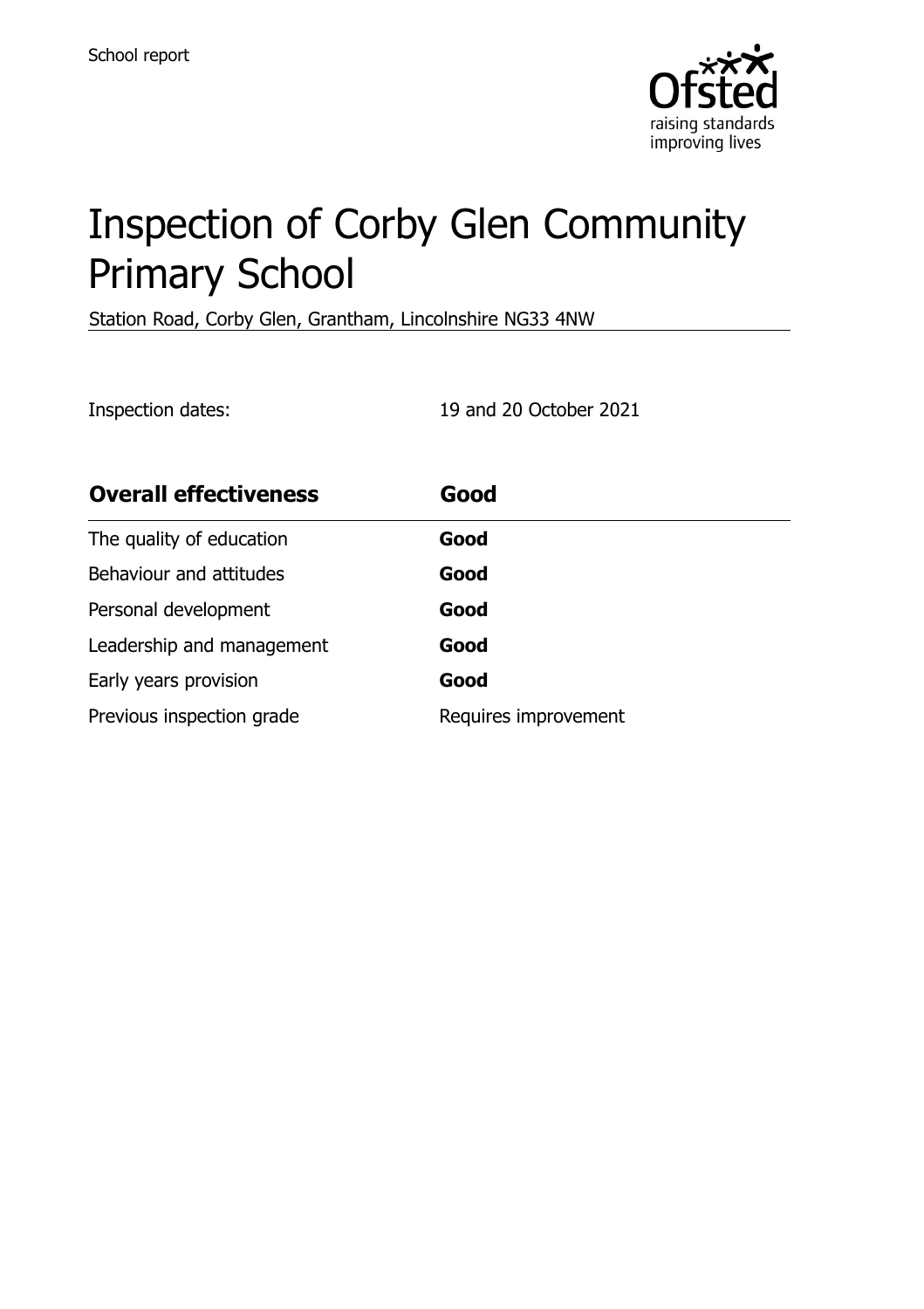

#### **What is it like to attend this school?**

Corby Glen is a small and friendly school. It has a strong family feel. Pupils are polite and courteous. In class, pupils work well with their peers and they are enthusiastic about their learning. Everyone is made to feel welcomed and valued. Pupils told the inspectors, 'Corby Glen is an amazingly friendly school.' Pupils feel safe and happy. Pupils say the teachers help them to keep safe, and the school site is safe and secure.

Pupils behave well. Poor behaviour rarely disrupts learning. Pupils say bullying has happened in the past but is scarce now. Pupils trust adults will sort it out if it did happen.

Leaders and staff have high expectations of pupils. They expect pupils to try hard and do their best. Pupils enjoy coming to school. They like spending time with their friends and learning new things. Pupils show good attitudes to learning. They enjoy learning a wide range of subjects.

Pupils have a lot of opportunities to take on extra responsibilities. Pupils enjoy being part of a 'crew'. This allows pupils to share their thoughts about the school. Members of the pupil parliament say they feel listened to by school leaders.

#### **What does the school do well and what does it need to do better?**

The curriculum at Corby Glen is ambitious and well organised in most subjects. Leaders have thought carefully about the knowledge they want pupils to learn in each year group. For each subject, the curriculum plan starts with the early years and the planned knowledge that pupils will learn builds steadily through to the end of Year 6. By the time they leave Year 6, pupils have acquired enough knowledge across a range of subject to prepare them for learning at secondary school. Nevertheless, in some subjects, such as history and geography, the curriculum is less well developed. Leaders are in the process of reviewing this.

Reading is prioritised as soon as children join the Reception Year. Staff have identified the key books they want pupils to read or hear. The books chosen include a careful mix of traditional stories, topic-related material and texts that challenge pupils' thinking. Leaders ensure pupils have access to books that reflect diversity. Pupils enjoy talking about their favourite books and authors. Adults teach phonics effectively. Books are well matched to the phonics that pupils know. Pupils who start to fall behind with reading quickly get extra support to catch up.

In mathematics, there is a well-sequenced approach to the teaching of this subject. Leaders have ensured that pupils have a secure knowledge of essential concepts, including number and calculation methods. This begins in the early years. For example, children in the Reception Year were practising counting by hammering plastic nails into pumpkins and counting conkers. Leaders have ensured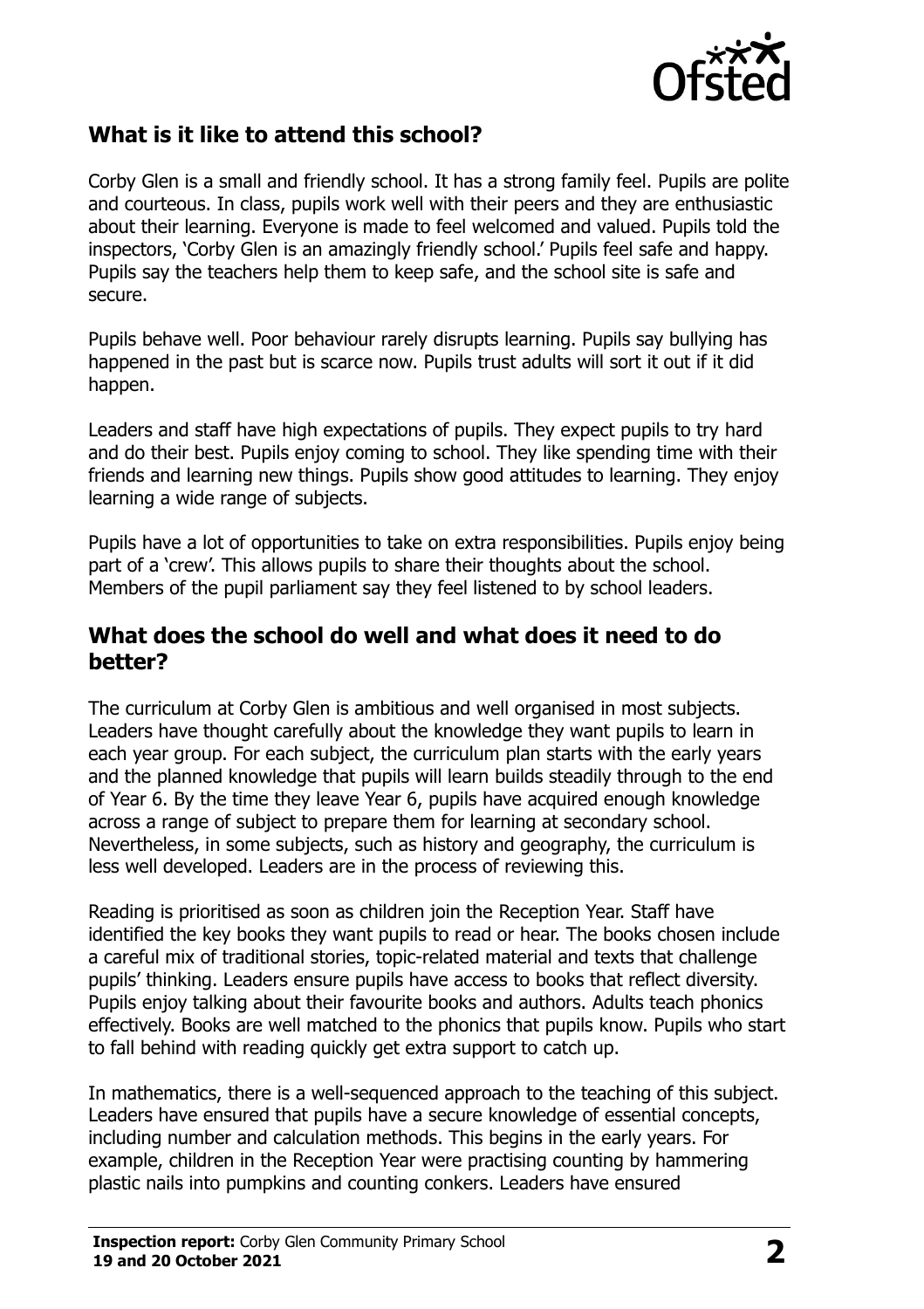

mathematics teaching is purposeful. For example, older pupils learned about money through organising a cake sale.

Pupils are excited about their learning, for example in science. Teachers have thought carefully about what to teach and when. The science curriculum is well sequenced. Pupils have opportunities to work practically. For example, children in the Reception Year enjoyed learning about the natural world through planting bulbs. In lessons, teachers question pupils to check what they can recall from previous learning. They adjust their plans to quickly address any gaps in pupils' knowledge that are identified.

Pupils enjoy their music lessons. One pupil told inspectors, 'Whenever I do music, it makes me happy. I love singing with my friends.' The sequencing of learning in music is clear. Pupils learn and revisit important musical knowledge in order to know and remember more. Pupils have many opportunities to perform music to different audiences. This includes taking part in festivals and concerts.

Leaders and staff identify the specific support that is required for pupils with special educational needs and/or disabilities (SEND). Teachers support their learning effectively. This means that pupils with SEND get the help they need to access the same learning as their peers. Leaders have high ambitions for pupils with SEND.

Pupils enjoy a range of wider learning opportunities beyond the classroom. They speak with enthusiasm about their enjoyment of attending school clubs. These range from music and art to sports and team building.

School leaders provide various opportunities which support pupils' spiritual, social and health development. Pupils acquire a detailed knowledge of Christianity. They show respect for those who have different faiths to their own. However, pupils' knowledge of other faiths and cultures is not extensive.

Staff feel well supported by leaders and governors. They say that leaders consider their well-being and workload. Governors are knowledgeable. They effectively support and challenge leaders.

## **Safeguarding**

The arrangements for safeguarding are effective.

Keeping children safe is a priority of the school. Staff receive regular and up-to-date safeguarding training. Effective systems and processes are in place so that leaders manage safeguarding concerns appropriately. Staff raise concerns promptly using an online reporting system. Records show that these concerns are taken seriously. Leaders take swift action to ensure pupils are safe.

Pupils know how to keep themselves safe, including when they are online. In personal, social and health education, pupils learn how to stay safe in a range of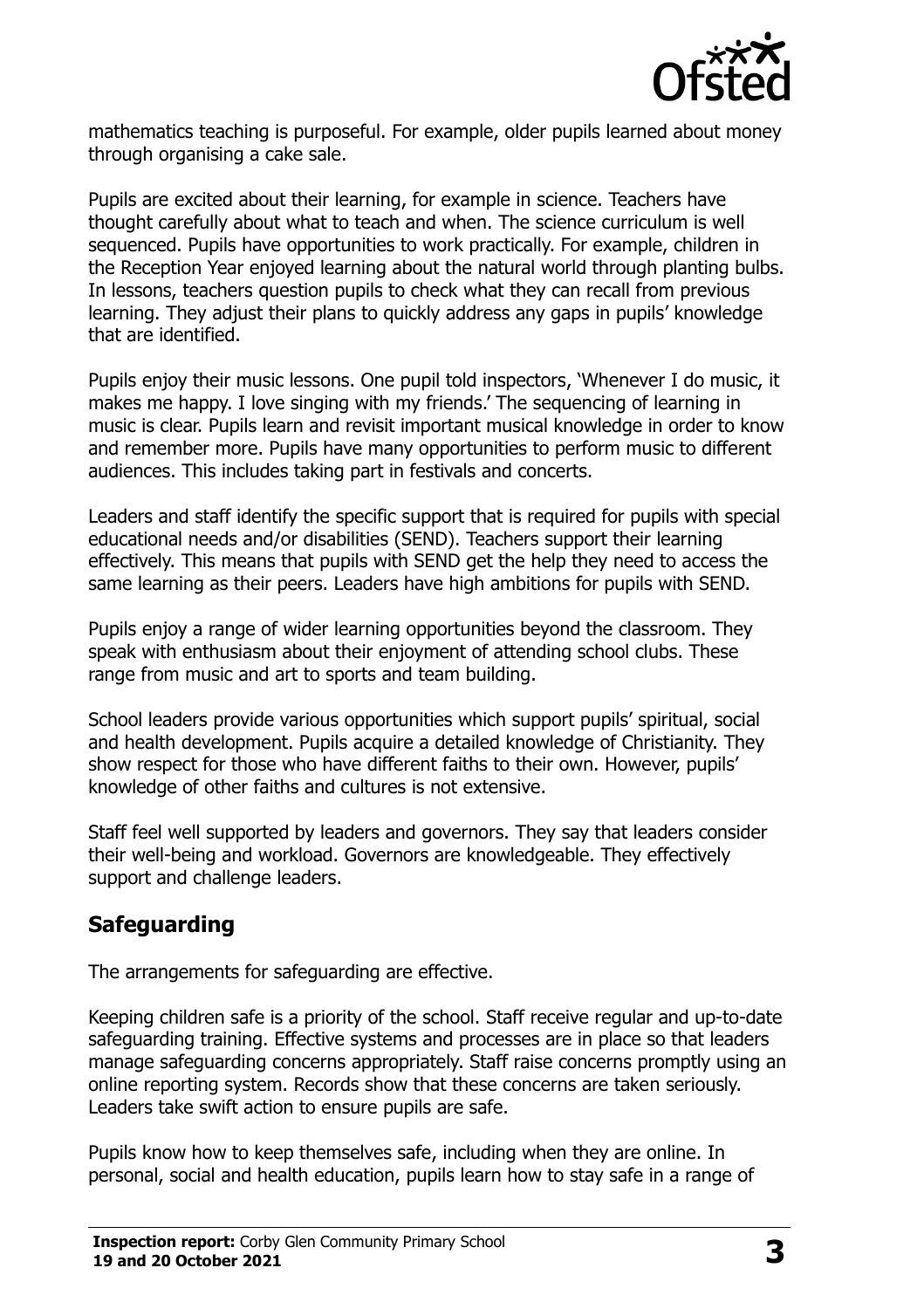

situations. They learn, for example, about 'stranger danger', healthy relationships and water safety.

## **What does the school need to do to improve?**

#### **(Information for the school and appropriate authority)**

- Leaders have implemented a well-sequenced and coherent curriculum across the school. Nevertheless, this is at an earlier stage of implementation in the humanities subjects. Pupils are not remembering as much of the key knowledge as in other subjects. Leaders should ensure teachers check more closely that pupils are revisiting the key knowledge which they want them to learn, so that pupils have a deeper understanding of these subjects.
- **Pupils do not have a deep understanding of a range of different faiths and** cultures other than their own. Leaders and teachers do promote learning about this aspect of preparing pupils for life in modern Britain. However, pupils are not always able to recall what they have learned. Leaders should implement their plan of ensuring that the key knowledge they want pupils to learn is taught across their curriculum offer. This will help to broaden pupils' cultural development.

#### **How can I feed back my views?**

You can use [Ofsted Parent View](http://parentview.ofsted.gov.uk/) to give Ofsted your opinion on your child's school, or to find out what other parents and carers think. We use information from Ofsted Parent View when deciding which schools to inspect, when to inspect them and as part of their inspection.

The Department for Education has further quidance on how to complain about a school.

If you are the school and you are not happy with the inspection or the report, you can [complain to Ofsted.](http://www.gov.uk/complain-ofsted-report)

#### **Further information**

You can search for [published performance information](http://www.compare-school-performance.service.gov.uk/) about the school.

In the report, '[disadvantaged pupils](http://www.gov.uk/guidance/pupil-premium-information-for-schools-and-alternative-provision-settings)' refers to those pupils who attract government pupil premium funding: pupils claiming free school meals at any point in the last six years and pupils in care or who left care through adoption or another formal route.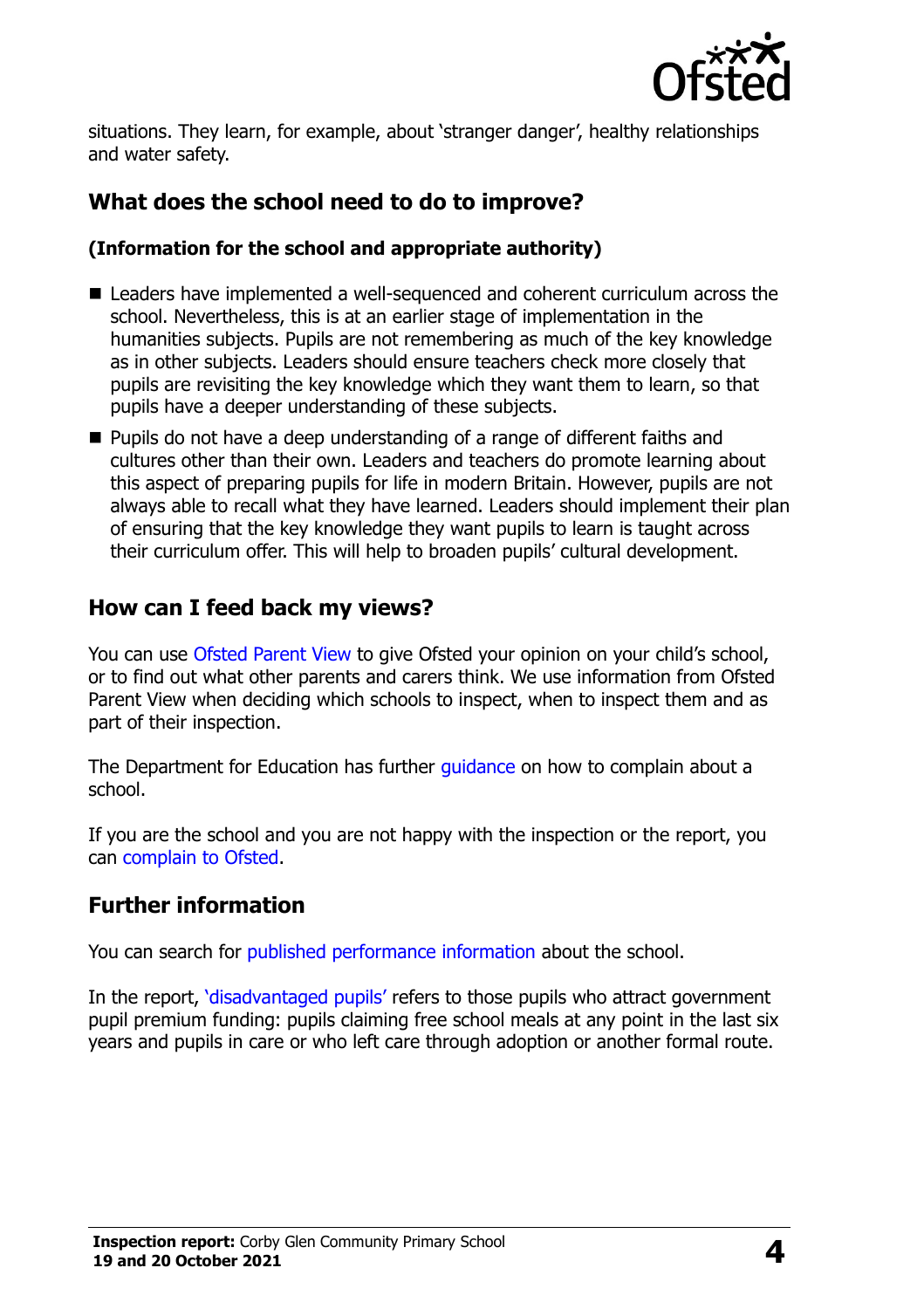

## **School details**

| Unique reference number             | 120374                                                         |
|-------------------------------------|----------------------------------------------------------------|
| <b>Local authority</b>              | Lincolnshire                                                   |
| <b>Inspection number</b>            | 10200031                                                       |
| <b>Type of school</b>               | Primary                                                        |
| <b>School category</b>              | Community                                                      |
| Age range of pupils                 | 4 to 11                                                        |
| <b>Gender of pupils</b>             | Mixed                                                          |
| Number of pupils on the school roll | 81                                                             |
| <b>Appropriate authority</b>        | The governing body                                             |
| <b>Chair of governing body</b>      | Robert Lynch                                                   |
| <b>Headteacher</b>                  | Natalie Willcock                                               |
| Website                             | www.corbyglen.lincs.sch.uk                                     |
| Date of previous inspection         | 7 December 2017, under section 5 of the<br>Education Act 2005. |

## **Information about this school**

- The headteacher joined the school in September 2021.
- Corby Glen Community Primary School is smaller than the average-sized primary school.

## **Information about this inspection**

The inspectors carried out this inspection under section 5 of the Education Act 2005.

This was the first routine inspection the school received since the COVID-19 pandemic began. Inspectors discussed the impact of the pandemic with school leaders and have taken that into account in their evaluation.

■ During the inspection, discussions were held with the headteacher, the special educational needs and disabilities coordinator, the early years leaders, curriculum subject leaders and teachers from across all year groups. Inspectors also met with members of the governing body, including the chair of the governing body. Inspectors spoke to a representative from the local authority.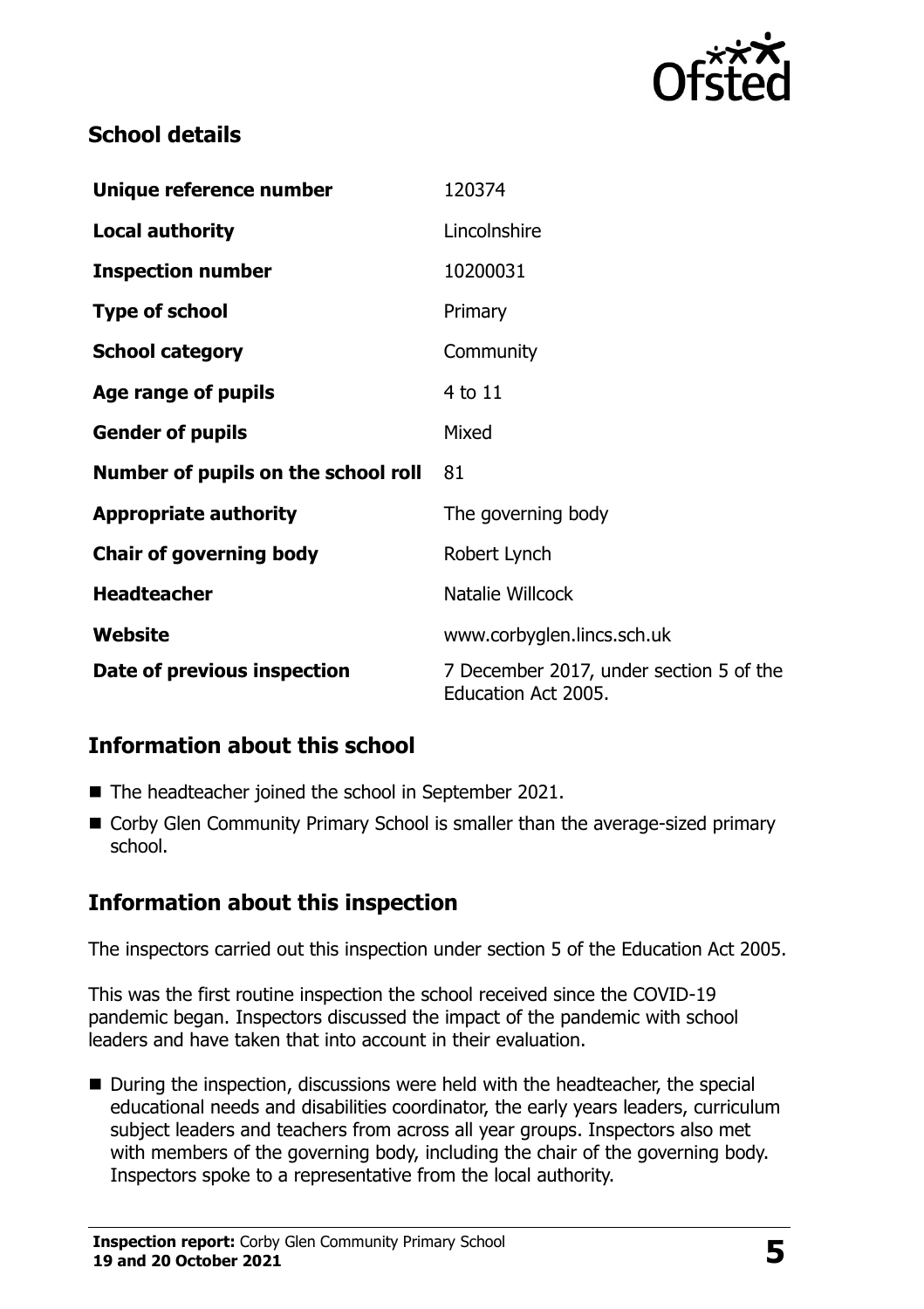

- **Inspectors spoke with several groups of pupils to talk about their learning across** the curriculum.
- Inspectors carried out deep dives in the following subjects: reading, mathematics, science and music. Inspectors spoke with the leaders of these subjects. Inspectors visited lessons, spoke with pupils and teachers, listened to pupils read, and looked at documentation and pupils' work to understand the quality of education.
- $\blacksquare$  To evaluate the effectiveness of safeguarding, inspectors reviewed school policies, procedures and records. Inspectors spoke with the designated safeguarding lead. Inspectors also spoke to staff, governors and pupils about the school's approach to keeping pupils safe.
- Inspectors observed pupils' behaviour in lessons and around school.
- Inspectors considered 31 responses to Ofsted Parent View, as well as 32 free-text comments. Inspectors also considered the views of staff gathered from meetings with groups of staff and from the 12 staff who responded to the confidential questionnaire.

#### **Inspection team**

Kirsty Norbury, lead inspector Her Majesty's Inspector

Jackie Thornalley **Disk and Separate Setted Inspector**